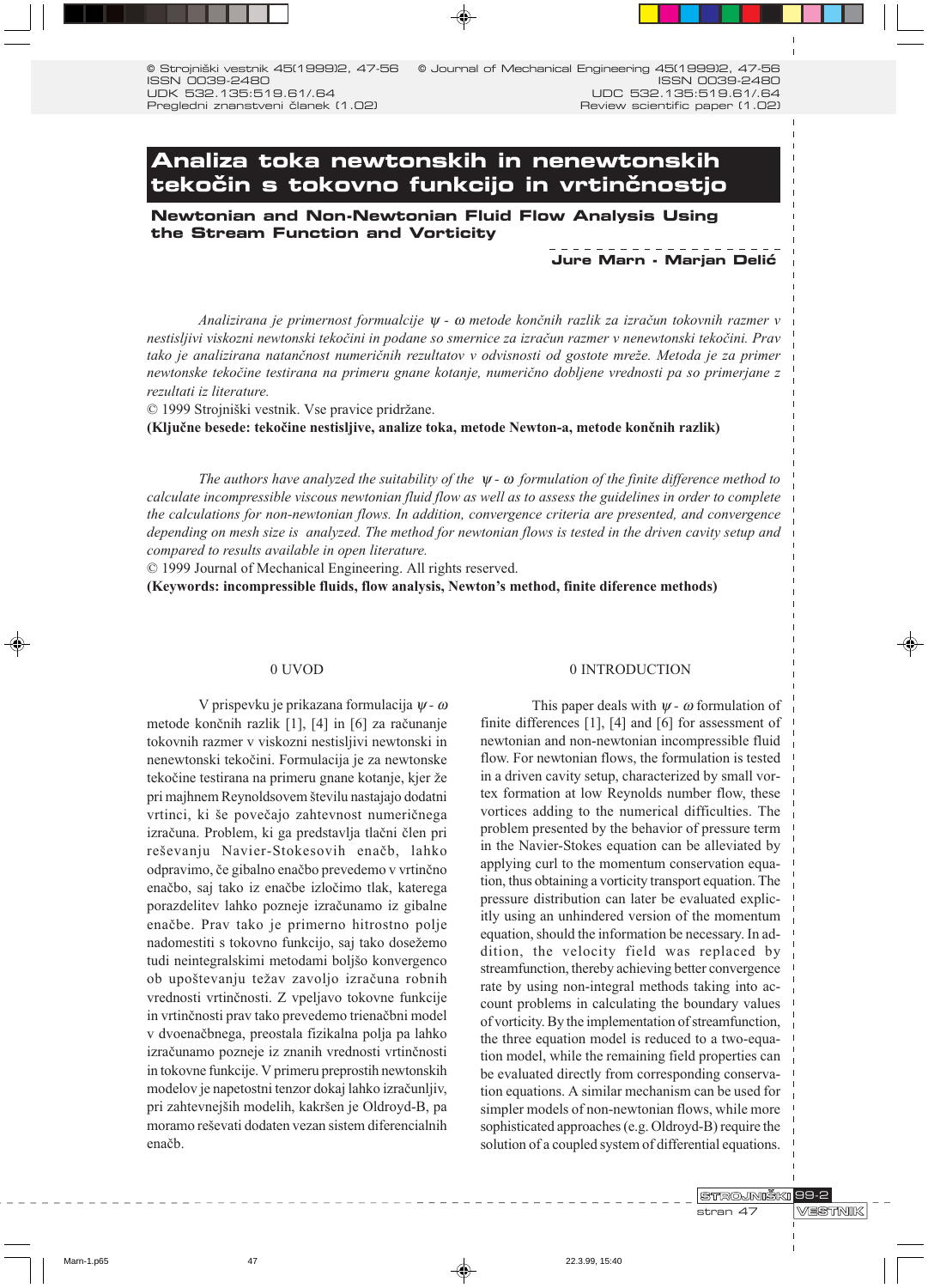## 1 DEFINICIJA PROBLEMA

Ravninski tok viskozne nestisljive tekočine lahko opišemo z gibalnima enačbama in kontinuitetno enačbo, ki jih ob zanemaritvi prostorninskih sil zapišemo v obliki:

The 2D flow of viscous incompressible flow can be described by momentum conservation and

1 DEFINITION OF THE PROBLEM

continuity (mass conservation) equation, neglecting volumetric forces, as follows:

$$
\rho \left[ \frac{\partial \vec{v}}{\partial t} + (\vec{v} \cdot \vec{\nabla}) \vec{v} \right] = -\vec{\nabla} p + \vec{\nabla} \cdot \underline{\tau}
$$
\n(1)

 $\vec{\nabla}$  .

 $\rho$ 

$$
\vec{v} = 0 \tag{2}
$$

Za newtonske tekočine, pri katerih so strižne napetosti sorazmerne odvodu hitrosti, lahko zapišemo:

v gibalni enačbi je upravičeno gibalno enačbo

spremeniti v vrtinčno obliko [8]:

Zaradi računskih težav s tlačnim gradientom

For newtonian fluids using Newton's viscous law where shear stress is proportional to the velocity derivative the following is written:

$$
\left[\frac{\partial \vec{v}}{\partial t} + (\vec{v} \cdot \vec{\nabla}) \vec{v}\right] = -\vec{\nabla} p + \nu \vec{\nabla} \vec{v}
$$
\n(3)

As stated previously, problems arising from pressure term behavior during numerical calculations can be alleviated by applying the curl to the momentum conservation equation [8]:

$$
\frac{\partial \omega}{\partial t} + (\vec{v} \cdot \vec{\nabla}) \omega = -\frac{1}{\rho} \vec{\nabla} \times \vec{\nabla} \cdot \underline{\tau}
$$
\n(4)

Z vpeljavo tokovne funkcije  $\psi$ in vrtinčnosti ω prevedemo trienačbni model v dvoenačbnega. Z upoštevanjem definicijskih enačb za tokovno funkcijo in vrtinčnost:

By previously/first using the streamfunction  $\psi$  and vorticity  $\omega$  the three-equation model is transformed to a two-equation model. Using the definition for streamfunction and vorticity

$$
v_x = \frac{\partial \psi}{\partial y} \qquad v_y = -\frac{\partial \psi}{\partial x} \qquad \omega = \frac{\partial v_y}{\partial x} - \frac{\partial v_x}{\partial y} \qquad (5),
$$

kontinuitetno enačbo (2) zapišemo v obliki Poissonove enačbe za  $\psi$ :

 $\overline{v}$ 

 $\triangle$ 

za robne pogoje:

$$
\psi = \psi \quad \text{na} \quad \Gamma
$$
  

$$
\frac{\partial \psi}{\partial n} = \overline{\nu_r} \quad \text{na} \quad \Gamma
$$
 (7)

kjer je z  $\Gamma$  označen rob območja.

Enačbo (6) uporabimo za izračun robnih vrednosti vrtinčnosti:

$$
\omega_i = -\Delta \psi_r \quad \text{na} \quad \Gamma \tag{8}
$$

in tokovne funkcije v območju  $\psi_{\Omega}$ , oziroma prek definicijske enačbe (5) določimo hitrostno polje.

Viri [2], [3] in [9] navaja več izrazov za izračun robnih vrednosti vrtinčnosti, kakor je na primer izraz Orszaga in Israelija [9]:

the continuity (2) can be written in Poisson equation form for  $\psi$ :

$$
\Delta \psi + \omega = 0 \tag{6}
$$

with boundary values

$$
\psi = \overline{\psi} \quad \text{on } \Gamma
$$
\n
$$
\frac{\partial \psi}{\partial n} = \overline{\nu}_{\tau} \quad \text{on } \Gamma
$$
\n(7)

where by  $\Gamma$  denotes the domain boundary.

Equation (6) can be used for boundary value calculation of the vorticity

$$
\omega_i = -\Delta \psi_r \quad \text{on} \quad \Gamma \tag{8}
$$

and the streamfunction in the domain  $\psi_{\Omega}$ , or the velocity field, is determined using the definition (5).

The references  $[2]$ ,  $[3]$  and  $[9]$  suggest several expressions for boundary values calculations such as Orszag and Israeli [9]:

$$
\vartheta_i = \frac{1}{3(\Delta x)^2} \left( 10\psi_{i+1} - \psi_{i+2} \right) \tag{9}.
$$

Alternativno bi bilo mogoče problem izračuna robnih vrednosti uspešno odpraviti v

Alternatively, the boundary calculation problem could be succesfully overcome in integral formu-

STROJNIŠKI VESTNIK stran 48

Marn-1.p65

48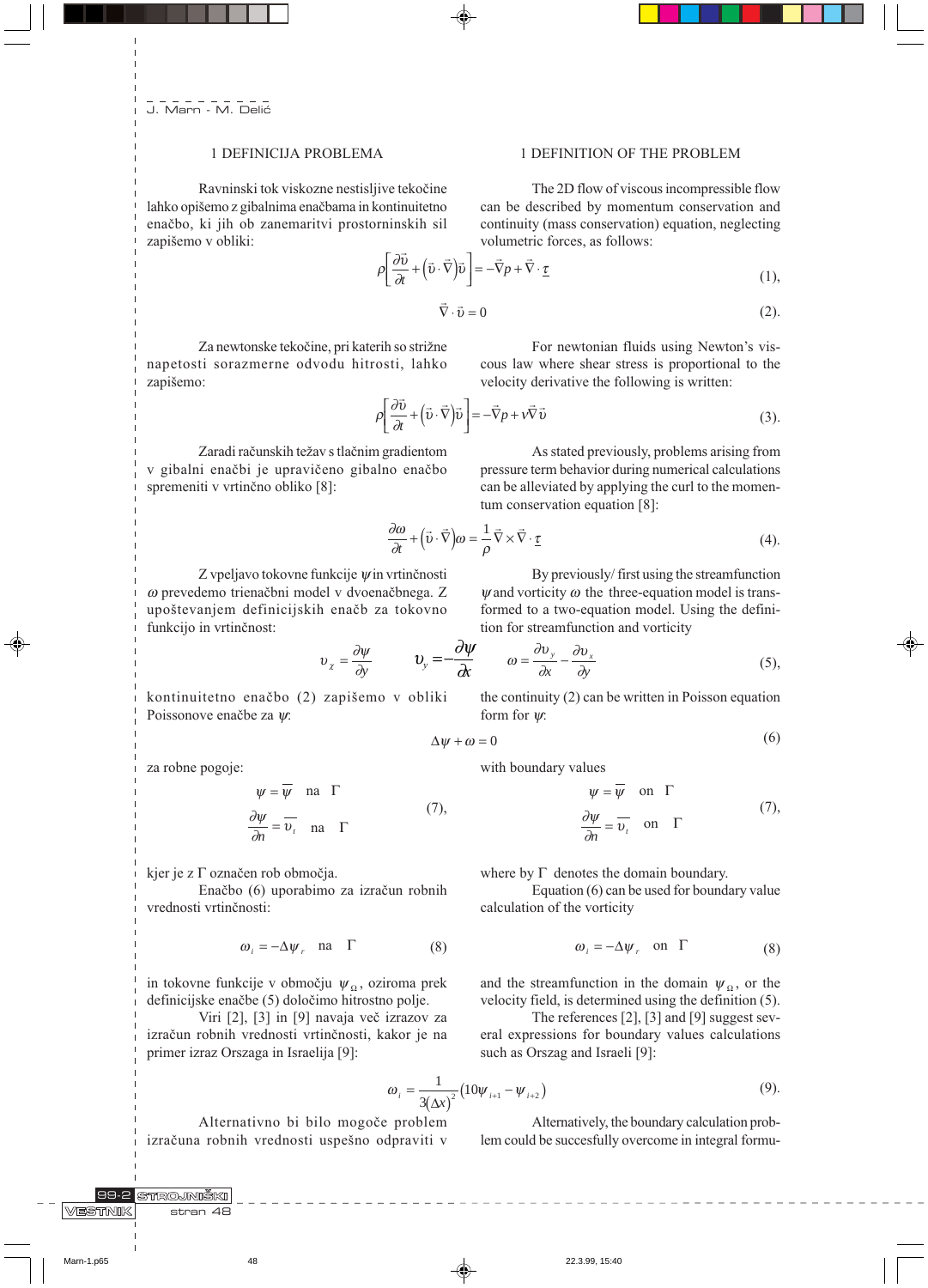integralski robni formulaciji (metoda robnih elementov), pri kateri so robne vrednosti vsebovane v sami formulaciji, zaradi česar ne potrebujemo dodatnih izrazov za izračun vrtinčnosti na robu, kar ugodno vpliva na stabilnost metode [5] in [8].

Kinetiko toka podamo s prenosno enačbo (4) vrtinčnosti, ki jo za newtonske tekočine zapišemo v obliki:

lation (Boundary Element Method), in which the boundary values are imbedded within the formulation and whereby no additional expressions for boundary values of vorticity are necessary, which favorably influences the method's stability [5] and [8].

The flow kinetics is given using the transport equation (4) of vorticity, which for newtonian fluids reads:

$$
\frac{\partial \omega}{\partial t} + (\vec{v} \cdot \vec{\nabla}) \omega = v \Delta \omega \tag{10}
$$

Vrtinčna enačba za newtonske tekočine je numerično bolje raziskana kakor za nenewtonske, zato je smiselno računati nenewtonsko vrtinčno polje kot:

Since newtonian flows were analyzed much more frequently in the past than non-newtonian ones, the following decomposition is applied:

$$
\omega_{NN} = \omega_N + (\omega_{NN} - \omega_N) \tag{11},
$$

kjer smo uvedli indeksa N in NN za newtonske in nenewtonske tekočine. Če označimo $(\omega_{NN} - \omega_{N})$  z  $\hat{\omega}$ , lahko zgornjo enačbo zapišemo v obliki:

where the indices  $N$  and  $NN$  stand for newtonian, and non-newtonian flows, respectively. Denoting the difference between both vorticity components (i.e.  $(\omega_{NN} - \omega_{N})$  with  $\hat{\omega}$  the following equations holds:

$$
\omega_{\scriptscriptstyle NN} = \omega_{\scriptscriptstyle N} + \hat{\omega} \tag{12},
$$

tako da lahko zapišemo:

$$
\frac{D\hat{\omega}}{Dt} = \vec{\nabla} \times \vec{\nabla} \cdot \underline{\tau}_{NN} - \nu \nabla^2 \omega_N \tag{13}
$$

oziroma v numerično stabilnejši obliki:

or in numerically more stable form

$$
\frac{D\omega}{Dt} - v\nabla^2 \hat{\omega} = \vec{\nabla} \times \vec{\nabla} \cdot \underline{\tau} - v\nabla^2 (\omega_N + \hat{\omega})
$$
 (14).

and further

Z vpeljavo brezdimenzijskih spremenljivk:

Using dimensionless variables

$$
x = Lx^* \rightarrow y = Ly^* \rightarrow v_x = Vv_x \rightarrow v_y = Vv_y
$$
  
\n
$$
t = \frac{L}{V}t^* \rightarrow \omega = \frac{V}{L}\omega^* \rightarrow \psi = VL\psi^* \rightarrow \tau = \rho V^2 \tau^*
$$
 (15),

kjer sta L in V karakteristična dolžina in hitrost, lahko enačbi za newtonsko tekočino zapišemo v obliki, primerni za izračun z metodo končnih razlik:

with  $L$  and  $V$  characteristic length and velocity scale, respectively, the equations for newtonian flow can be written in the following form, suitable for finite difference calculations:

$$
\omega_{N_{i+1,j}}^{*_{n+1}}\left(-\frac{\Psi_{N_{i,j+1}}^{*}-\Psi_{N_{i,j-1}}^{*}}{4\Delta x^{*}\Delta y^{*}}+\frac{1}{Re(\Delta x^{*})^{2}}\right)+\omega_{N_{i-1,j}}^{*_{n+1}}\left(\frac{\Psi_{N_{i,j+1}}^{*}-\Psi_{N_{i,j-1}}^{*}}{4\Delta x^{*}\Delta y^{*}}+\frac{1}{Re(\Delta x^{*})^{2}}\right)+\omega_{N_{i,j+1}}^{*_{n+1}}\left(\frac{\Psi_{N_{i+1,j}}^{*}-\Psi_{N_{i-1,j}}^{*}}{4\Delta x^{*}\Delta y^{*}}+\frac{1}{Re(\Delta y^{*})^{2}}\right)+\omega_{N_{i,j+1}}^{*_{n+1}}\left(-\frac{\Psi_{N_{i+1,j}}^{*}-\Psi_{N_{i-1,j}}^{*}}{4\Delta x^{*}\Delta y^{*}}+\frac{1}{Re(\Delta y^{*})^{2}}\right)+\omega_{N_{i,j+1}}^{*_{n+1}}\left(-\frac{2}{Re(\Delta x^{*})^{2}}-\frac{2}{Re(\Delta y^{*})^{2}}+\frac{1}{\Delta t^{*}}\right)=\frac{\omega_{N_{i,j}}^{*_{n,j}}}{\Delta t^{*}}
$$
\n(16),

$$
\frac{\psi_{Ni+1,j}^{*}}{\left(\Delta x^{*}\right)^{2}} + \frac{\psi_{Ni-1,j}^{*}}{\left(\Delta x^{*}\right)^{2}} + \frac{\psi_{Ni,j+1}^{*}}{\left(\Delta y^{*}\right)^{2}} + \frac{\psi_{Ni,j-1}^{*}}{\left(\Delta y^{*}\right)^{2}} + \psi_{Ni,j}^{*} \left(-\frac{2}{\left(\Delta x^{*}\right)^{2}} - \frac{2}{\left(\Delta y^{*}\right)^{2}}\right) = -\omega_{Ni,j}^{*} \tag{17}
$$

**STROJNIŠKI** 99-2 stran 49

**VESTNIK** 

Marn-1.p65

49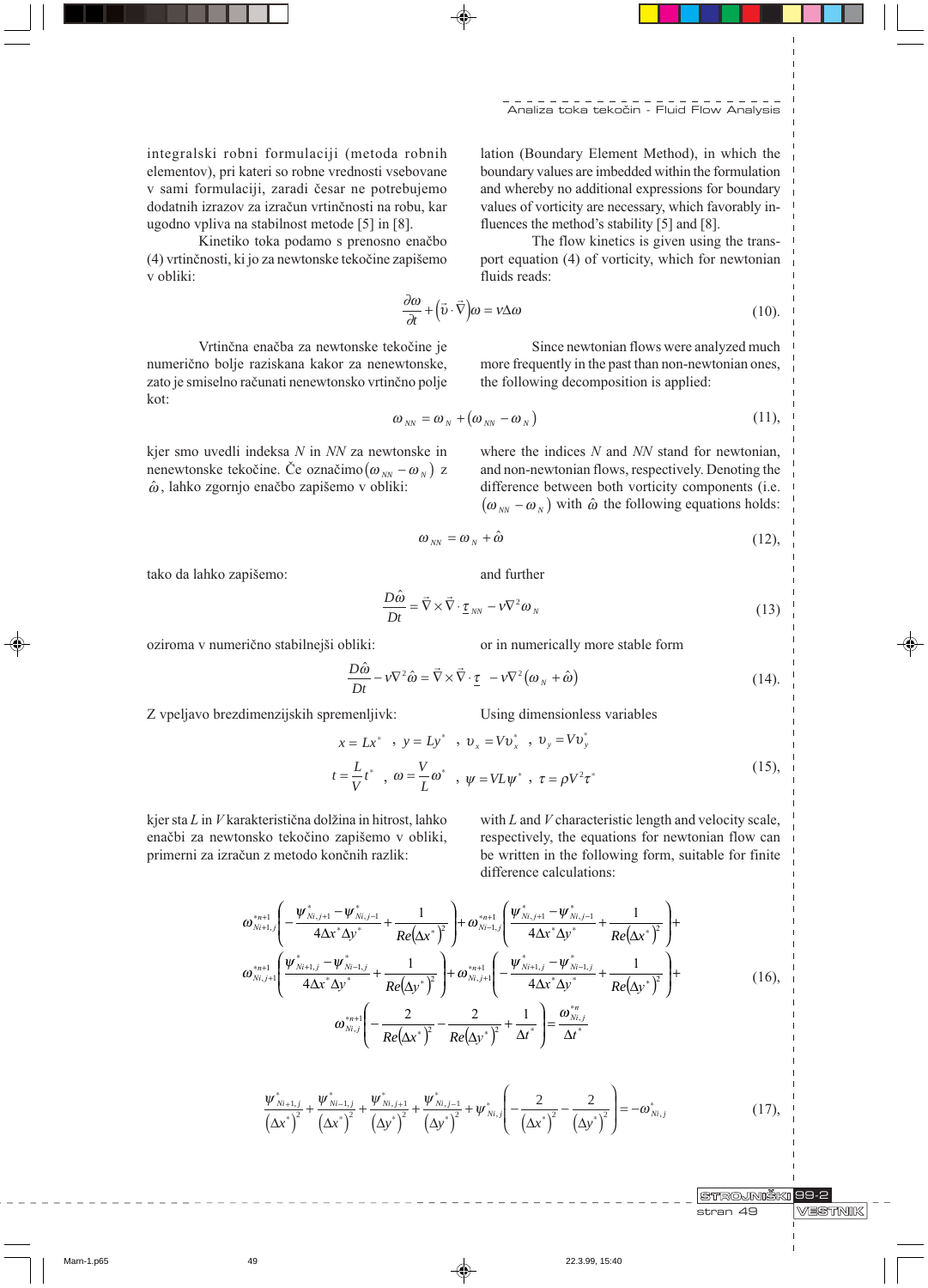kjer je Reynoldsovo število definirano kot:

therein, the Re (Reynolds number) is defined as

$$
Re = \frac{VL}{V}
$$
 (18).

 $\hat{\omega}$  lahko izračunamo iz izrazov:

 $\hat{\omega}$  can be calculated from the expressions:

$$
\hat{\omega}_{i+1,j}^{*} \left( -\frac{\Psi_{i,j+1}^{*} - \Psi_{i,j-1}^{*}}{4\Delta x^{*} \Delta y^{*}} + \frac{1}{Re(\Delta x^{*})^{2}} \right) + \hat{\omega}_{i-1,j}^{*} \left( +\frac{\Psi_{i,j+1}^{*} - \Psi_{i,j-1}^{*}}{4\Delta x^{*} \Delta y^{*}} + \frac{1}{Re(\Delta x^{*})^{2}} \right) + \hat{\omega}_{i,j+1}^{*} \left( +\frac{\Psi_{i+1,j}^{*} - \Psi_{i-1,j}^{*}}{4\Delta x^{*} \Delta y^{*}} + \frac{1}{Re(\Delta y^{*})^{2}} \right) + \hat{\omega}_{i,j-1}^{*} \left( -\frac{\Psi_{i+1,j}^{*} - \Psi_{i-1,j}^{*}}{4\Delta x^{*} \Delta y^{*}} + \frac{1}{Re(\Delta y^{*})^{2}} \right) + \hat{\omega}_{i,j}^{*} \left( -\frac{2}{Re(\Delta x^{*})^{2}} - \frac{2}{Re(\Delta y^{*})^{2}} + \frac{1}{\Delta t^{*}} \right) = \frac{\hat{\omega}_{i,j}^{*}}{\Delta t^{*}} + \frac{\hat{\omega}_{i+1,j}^{*} - 2\hat{\omega}_{i,j}^{*} + \hat{\omega}_{i-1,j}^{*}}{Re(\Delta x^{*})^{2}} + \frac{\hat{\omega}_{i,j+1}^{*} - 2\hat{\omega}_{i,j}^{*} + \hat{\omega}_{i-1,j}^{*}}{Re(\Delta x^{*})^{2}} + \frac{\hat{\omega}_{i,j+1}^{*} - 2\hat{\omega}_{i,j}^{*} + \hat{\omega}_{i-1,j}^{*}}{Re(\Delta y^{*})^{2}} + \frac{\hat{\omega}_{i,j+1}^{*} - 2\hat{\omega}_{i,j}^{*} + \hat{\omega}_{i,j-1}^{*}}{Re(\Delta y^{*})^{2}} + \frac{\hat{\omega}_{i,j+1}^{*} - 2\hat{\omega}_{i,j}^{*}}{Re(\Delta y^{*})^{2}} + \frac{\hat{\omega}_{i,j+1}^{*} - 2\hat{\omega}_{i,j}^{*}}{Re(\Delta y^{*})^{2}} + \frac{\hat{\omega}_{i,j+1}^{*} - 2\hat{\omega}_{i,j}^{*}}{2\hat{\sigma}_{i}^{*} \Delta y^{*}} + \frac{\hat{\omega}_{i,j+1}^{*} - 2\hat{\omega}_{i
$$

$$
\frac{\hat{\psi}_{i+1,j}^*}{(\Delta x^*)^2} + \frac{\hat{\psi}_{i-1,j}^*}{(\Delta x^*)^2} + \frac{\hat{\psi}_{i,j+1}^*}{(\Delta y^*)^2} + \frac{\hat{\psi}_{i,j-1}^*}{(\Delta y^*)^2} + \hat{\psi}_{i,j}^* \left( -\frac{2}{(\Delta x^*)^2} - \frac{2}{(\Delta y^*)^2} \right) = -\hat{\psi}_{i,j}^* \tag{20}
$$

Zadnji štirje členi  $(\tau_{ij})$ v enačbi (19) so podani s konstitutivnim modelom (zakonom tečenja).

Poznamo več preprostejših zakonov tečenja. Pri the zakonih je na splošno  $\tau$  podan z izrazom  $\underline{\tau} = -\eta(\dot{\gamma})\dot{\gamma}$ , kjer lahko tenzor deformacijske hitrosti zapišemo kot:

The last four terms  $(\tau_{ij})$  in equation 19 are modeled using appropriate constitutive relationships for nonnewtonian flows.

Several forms of constitutive relationships for non-newtonian flows are known. Therein, the shear is generally defined by  $\underline{\tau} = -\eta(\dot{\gamma})\dot{\gamma}$ , while the deformation tensor can be written as:

$$
\dot{\underline{\mathbf{Y}}} = \vec{\nabla} \otimes \vec{\mathbf{v}} + \left(\vec{\nabla} \otimes \vec{\mathbf{v}}\right)^T \tag{21}
$$

in deformacijsko hitrost podamo z izrazom:

and rate of deformation presented as:

tutive relationships are investigated:

$$
\dot{\gamma} = \sqrt{\frac{1}{2}(\dot{\gamma} : \dot{\gamma})} \tag{22}
$$

where : is the trace of a tensor. The following consti-

kjer smo z operatorjem : označili sled tenzorja. Uporabili smo naslednje modele tečenja:

Potenčni zakon:

STROJNIŠKI

 $stran$  50

### **Power-law fluid:**

$$
\eta(\dot{\gamma}) = m \dot{\gamma}^{n-1} \tag{23},
$$

kjer sta m in n vrednosti, podani za vsako tekočino posebej. Če postavimo  $n = 1$  in  $m = \mu$ , velja izraz za newtonsko tekočino. Izraz je pogosto uporabljan v industrijski praksi, kjer zgornje območje krivulje  $\eta(\dot{\gamma})$ nima bistvenega pomena. Pri številnih problemih imamo velike vrednosti kotne deformacije  $\dot{\gamma}$ , kar naredi hitro rastoči del krivulje zanimiv. V literaturi [7] je odvisnost običajno podana v diagramu log  $\eta$ - $\log \gamma$ . Če je tekočina temperaturno odvisna, morata biti koeficienta  $m$  in  $n$  podana v funkciji temperature.

where  $m$  and  $n$  are values determined for each individual fluid. If  $n = 1$  and  $m = \mu$  the newtonian fluid is obtained. The expression is used particularly in industrial practice where the upper  $\eta(\dot{\gamma})$  curve does not have a particular meaning. On the other hand, several applications involve high shear rate  $\dot{\gamma}$ , thus making the rapidly increasing part of the curve interesting. In most texts [7] the curve is listed as  $\log \eta$ log  $\dot{\gamma}$ . If the flow is isothermal, both parameters must be known as a function of temperature.

| Marn-1.p65 |  |
|------------|--|
|------------|--|

VESTNIK

50

22.3.99.15:40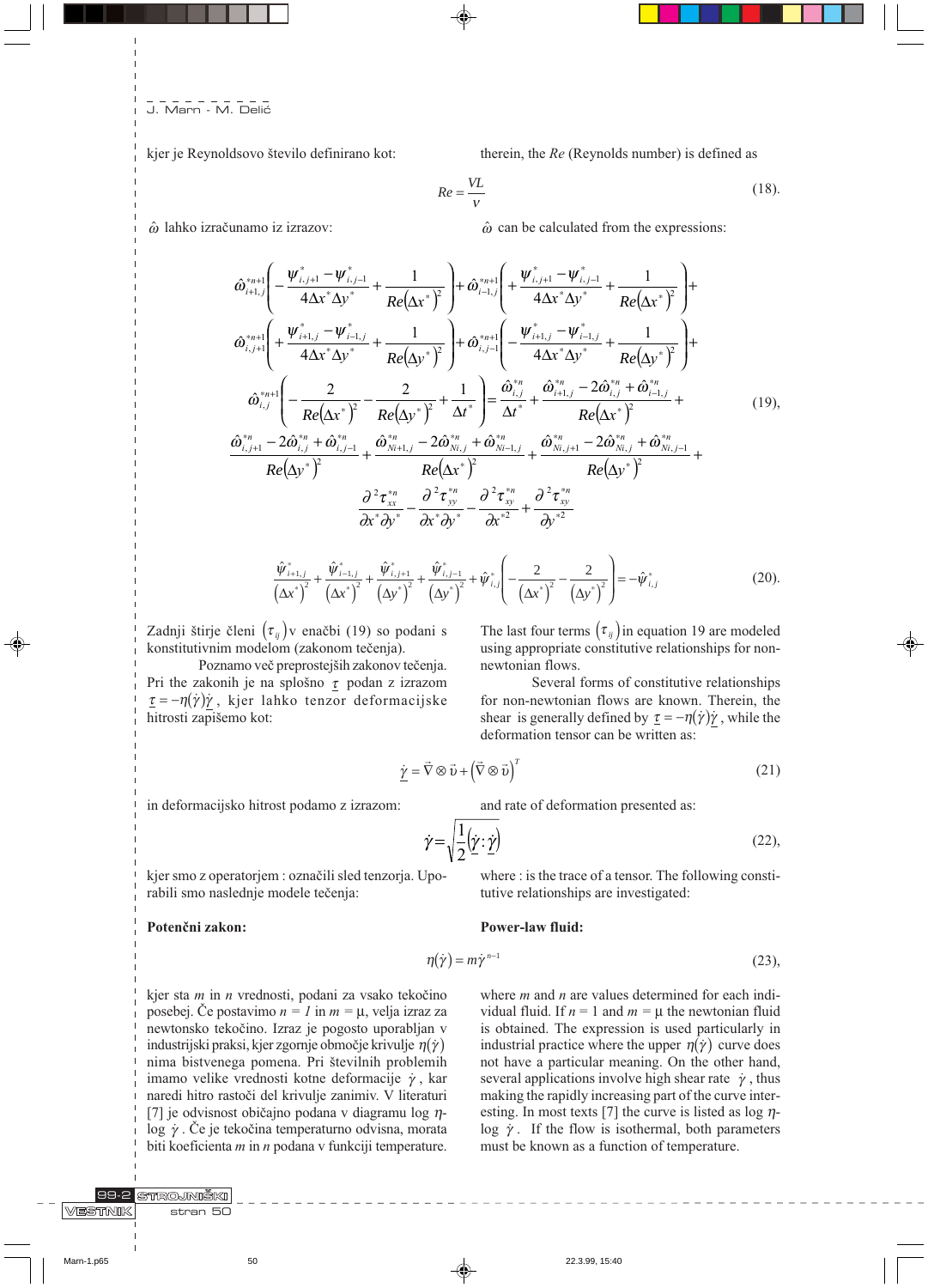As variables in the model, there are, time con-

#### **Model Carreau:**

## Carreau model:

$$
\eta(\dot{\gamma}) = \eta_{\infty} + (\eta_o - \eta_{\infty}) \left[ 1 + (\lambda \dot{\gamma})^2 \right]^{\frac{n-1}{2}} \tag{24}.
$$

V modelu se pojavljajo štiri spremenljivke, in sicer: časovna konstanta λ, limitni vrednosti viskoznosti ( $\dot{\gamma} = 0$  in  $\dot{\gamma} \rightarrow \infty$ )  $\eta_o$  in  $\eta_{\infty}$ , ter parameter n, ki ima enak pomen kakor pri potenčnem zakonu. Mnoge polimere in taline lahko uspešno opišemo z uporabo tega modela.

## **Model Ellis:**

stant  $\lambda$ , the zero shear rate variable viscosity ( $\dot{\gamma} = 0$ and  $\dot{\gamma} \rightarrow \infty$ )  $\eta_o$ , infinite shear rate variable viscosity  $\eta_{\infty}$ , and parameter *n* with a similar meaning as in power-law fluids. Several polymer solutions and melts can be successfully described using this model.

Ellis model:

$$
\eta(\tau) = \frac{\eta_o}{1 + \left(\frac{\tau}{\tau_{1/2}}\right)^{\alpha - 1}}\tag{25}
$$

Model vsebuje tri parametre, limitno vrednost viskoznosti  $\eta_o$ , parameter  $\alpha$ , in  $\tau_{1/2}$ , ki je vrednost, pri kateri je  $\eta = \eta_o / 2$ .

# **Model Oldroyd-B:**

Poleg preprostejših poznamo tudi zahtevnejše modele, na primer model Oldroyd-B:

The model uses three parameters: zero shear rate variable viscosity  $\eta_{\rho}$ , parameter  $\alpha$ , and parameter  $\tau_{1/2}$ , which denotes value and  $\eta = \eta_o / 2$ .

## Oldroyd-B:

This model is more sophisticated than the ones presented above, i.e.:

$$
\underline{\tau} + \lambda_1 \underline{\underline{\tau}} = \eta_o \left( \underline{\dot{\gamma}} + \lambda_2 \underline{\dot{\gamma}} \right)
$$
 (26),

kjer sta  $\lambda_1$  in  $\lambda_2$  ( $0 \leq \lambda_2 \leq \lambda_1$ ) relaksacijski in zakasnitveni faktor. Zgornji konvektivni odvod je definiran z izrazom:

while  $\lambda_1$  and  $\lambda_2$   $(0 \le \lambda_2 \le \lambda_1)$  are relaxation, and delay parameters, respectively. The upper convective derivative is defined as:

$$
\frac{\nabla}{\underline{\tau}} = \frac{\partial \tau}{\partial t} + \vec{v} \cdot \vec{\nabla} \underline{\tau} - \underline{\tau} \cdot \vec{\nabla} \vec{v} - (\vec{\nabla} \vec{v})^T \cdot \underline{\tau}
$$
\n(27),

kar lahko zapišemo v komponentni obliki za primer ravninskega kartezičnega koordinatnega sistema:

or in its component form for the 2D Cartesian coordinate system:

$$
\tau_{xx} + \lambda_1 \left\{ \frac{\partial \tau_{xx}}{\partial t} + v_x \frac{\partial \tau_{xx}}{\partial x} + v_y \frac{\partial \tau_{xx}}{\partial y} - 2 \left( \tau_{xx} \frac{\partial v_x}{\partial x} + \tau_{yx} \frac{\partial v_x}{\partial y} \right) \right\} =
$$
  
\n
$$
2\eta \left[ \frac{\partial v_x}{\partial x} + \lambda_2 \left\{ \frac{\partial}{\partial t} \left( \frac{\partial v_x}{\partial x} \right) + v_x \frac{\partial^2 v_x}{\partial x^2} + v_y \frac{\partial^2 v_x}{\partial y \partial x} - 2 \left( \frac{\partial v_x}{\partial x} \frac{\partial v_x}{\partial x} + \frac{1}{2} \frac{\partial v_x}{\partial y} \left( \frac{\partial v_y}{\partial x} + \frac{\partial v_x}{\partial y} \right) \right) \right\} \right]
$$
  
\n
$$
\tau_{xy} + \lambda_1 \left\{ \frac{\partial \tau_{xy}}{\partial t} + v_x \frac{\partial \tau_{xy}}{\partial x} + v_y \frac{\partial \tau_{xy}}{\partial y} - \left( \tau_{xx} \frac{\partial v_y}{\partial x} + \tau_{yx} \frac{\partial v_y}{\partial y} + \tau_{yx} \frac{\partial v_x}{\partial x} + \tau_{yy} \frac{\partial v_x}{\partial y} \right) \right\} =
$$
  
\n
$$
2\eta \left[ \frac{1}{2} \left( \frac{\partial v_y}{\partial x} + \frac{\partial v_x}{\partial y} \right) + \lambda_2 \left\{ \frac{1}{2} \frac{\partial}{\partial t} \left( \frac{\partial v_y}{\partial x} + \frac{\partial v_x}{\partial y} \right) + \frac{1}{2} v_x \left( \frac{\partial^2 v_y}{\partial x^2} + \frac{\partial^2 v_x}{\partial x \partial y} \right) + \frac{1}{2} v_y \left( \frac{\partial^2 v_x}{\partial y^2} + \frac{\partial^2 v_y}{\partial x \partial y} \right) \right\} \right]
$$
  
\n
$$
\frac{1}{2} v_y \left( \frac{\partial^2 v_x}{\partial y^2} + \frac{\partial^2 v_y}{\partial x \partial y} \right) - \left( \frac{3}{2} \left( \frac{\partial v_x}{\partial x} \frac{\partial v_y}{\partial x} + \frac{\partial v_x}{\partial y} \frac{\
$$

$$
2\eta \left[ \frac{\partial v_y}{\partial y} + \lambda_2 \left\{ \frac{\partial}{\partial t} \left( \frac{\partial v_y}{\partial y} \right) + v_x \frac{\partial^2 v_y}{\partial x \partial y} + v_y \frac{\partial^2 v_y}{\partial y^2} - 2 \left( \frac{1}{2} \frac{\partial v_y}{\partial x} \left( \frac{\partial v_y}{\partial x} + \frac{\partial v_x}{\partial y} \right) + \frac{\partial v_y}{\partial y} \frac{\partial v_y}{\partial y} \right) \right\} \right]
$$

Hitrostno in tlačno polje lahko pozneje izračunamo iz enačb $(1)$  in  $(5)$ .

The velocity and pressure field can be calculated using equations  $(1)$  and  $(5)$ .

> STROJNIŠKI 99-2 stran 51

**VESTNIK** 

Marn-1.p65

 $51$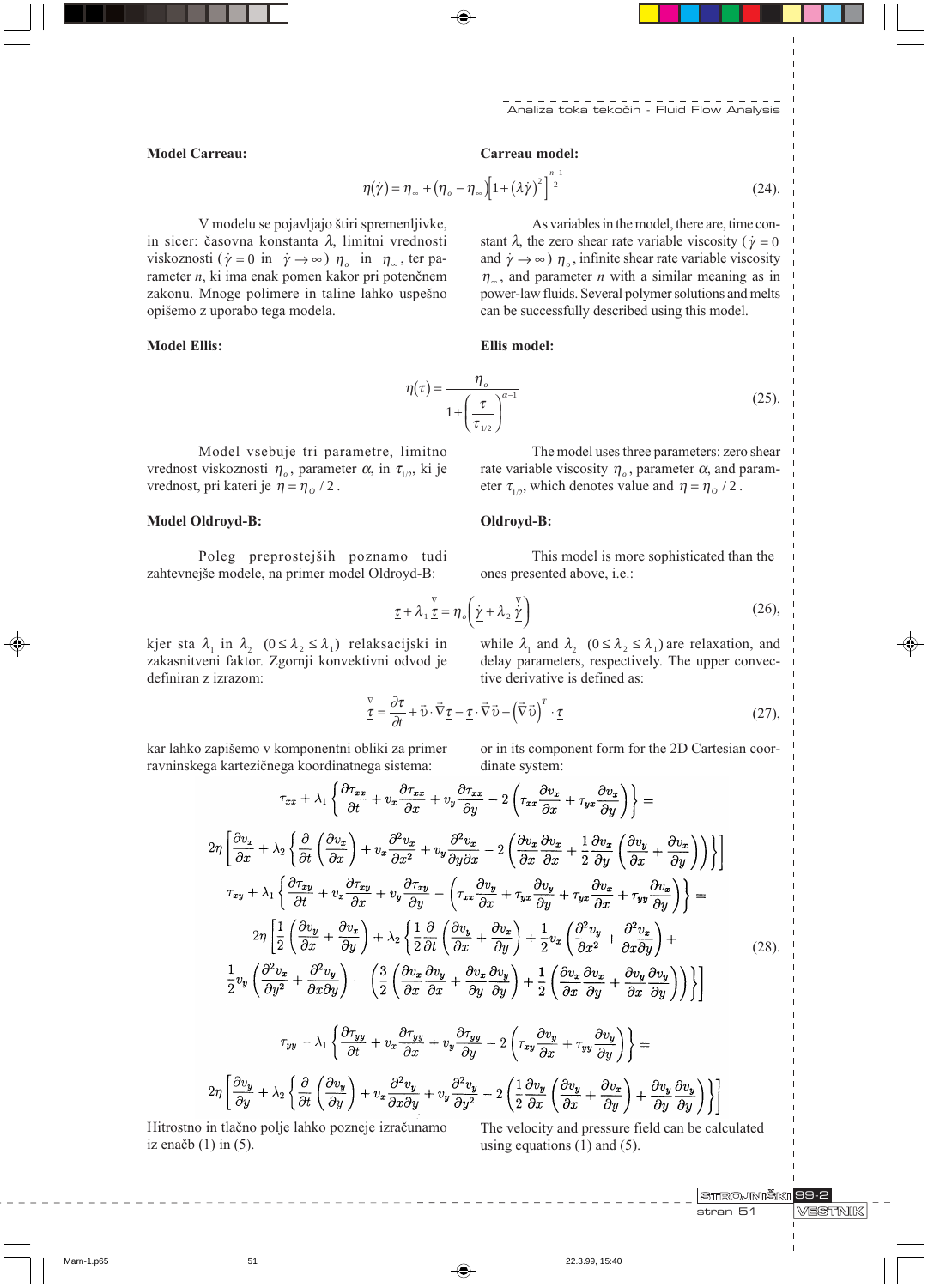## 2 PRIMER

V prvem delu prikaza numeričnega simuliranja je predstavljena konvergenca rezultatov v odvisnosti od gostote mreže. Rezultate smo primerjali z vrednostmi iz literature [2]. Kot primerjalne vrednosti smo uporabili najnižje negativne vrednosti vodoravne in navpične komponente hitrosti na osrednjih linijah. Odstopanje od primerjalnih vrednosti smo definirali z izrazoma:

### 2 RESULTS

First, the authors wish to present convergence ratio of results depending on mesh size. Reference [2] was used as a reference. The results were compared using the lowest (i.e. maximum negative) values for the horizontal and vertical velocity component on centerlines (i.e.horizontal and vertical centerline). The difference from the reference value was computed using the following definitions:

$$
\Delta v_x = \frac{\left|v_{x_{ref}} - v_x\right|}{\left|v_{x_{ref}}\right|} \cdot 100\%
$$
\n
$$
\Delta v_y = \frac{\left|v_{y_{ref}} - v_y\right|}{\left|v_{y_{ref}}\right|} \cdot 100\%
$$
\n(29)

Rezultati za  $Re = 400$  za različne gostote mrež so zbrani v naslednji preglednici. Z mrežo s 129 × 129 vozlišči smo za različne vrednosti Re števila dobili naslednja odstopanja:

Preglednica 1. Odstopanje najnižjih vrednosti hitrosti po srednjicah od referenčnih vrednosti za  $Re = 400$ 

Table 1. The difference between present and reference values for  $Re = 400$  and various mesh sizes

|                  | $\Delta v$ , % | $\Delta v$ , % |
|------------------|----------------|----------------|
| $21 \times 21$   | 69,23          | 65,45          |
| $41 \times 41$   | 12,94          | 12,90          |
| $81 \times 81$   | 2,92           | 2.59           |
| $129 \times 129$ | 0.57           | 0,23           |

Results for  $Re = 400$  for different mesh sizes are presented in the following table. The results valid for  $129 \times 129$  mesh size using various Re numbers are

Preglednica 2. Odstopanje najnižjih vrednosti hitrosti po srednjicah od referenčnih vrednosti za različne vrednosti Re števila (mreža s 129 × 129 vozlišči) Table 2. The difference between present and reference values for  $129 \times 129$  mesh size and various Re numbers

|      | $\Delta v$ , % | $\Delta v_y$ % |
|------|----------------|----------------|
| 100  | 0.63           | 0.31           |
| 400  | 0,57           | 0,23           |
| 1000 | 1,34           | 0.52           |
| 3200 | 5,55           | 3,82           |
| 5000 | 9,91           | 8,28           |



Sl. 1. Profil vodoravne hitrosti v skozi navpično središčnico (levo) in navpične hitrosti v skozi vodoravno središčnico (desno) za različne gostote mrež ( $Re = 400$ )

Fig. 1. Profile of the horizontal component of velocity  $v_{\omega}$  on vertical centerline (left) and vertical component of velocity  $v_{v}$  on horizontal centerline (right) for various mesh sizes (Re = 400)

⊕

99-2 STROJNIŠKI VESTNIK stran 52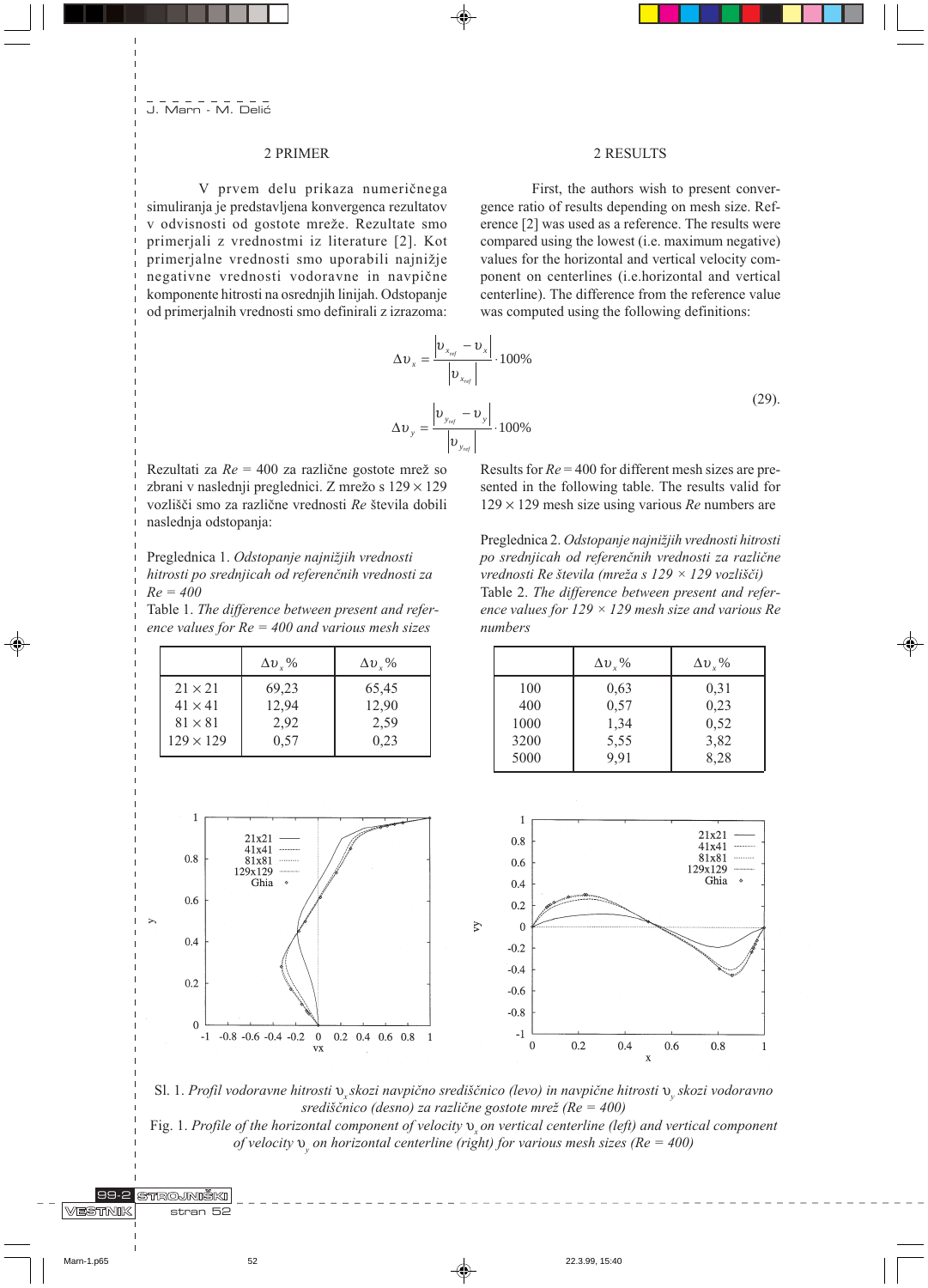Za manjše vrednosti Re števila (do  $Re =$ 1000) dobimo odstopanje v območju 1% z mrežo z  $129 \times 129$  vozlišči, za višje vrednosti Re števila pa je treba za omenjeno natančnost mrežo še dodatno zgostiti.

Potek hitrostnih profilov v odvisnosti od gostote mreže za  $Re = 400$  je prikazan na sliki 1.

Na slikah 2 do 5 so prikazana vrtinčna in tokovna polja za različne vrednosti Re števila, računana pri gostoti mreže 129 × 129 vozlišč. S slike 2 je razvidno, da že pri najnižji vrednosti Re števila  $(Re = 100)$  nastajata vrtinca v spodnjih dveh vogalih, ki z naraščanjem Re števila postajata intenzivnejša. Pri najvišjem računanem Re številu je opazno, da nastaja še dodatni vrtinec ob steni pod levim zgornjim vogalom.

Na slikah 6 do 9 so prikazani profili za obe komponenti hitrosti po središčnici za različne vrednosti Re števila. Vidno je dobro ujemanje rezultatov za obe komponenti hitrosti za  $Re \le 1000$  in rahlo odstopanje profilov pri  $Re = 5000$ .

In the case of lower Re numbers (up to  $Re =$ 1000) the differences were below 1 % using 129  $\times$ 129 mesh size. For higher Re numbers finer mesh had to be used to retain similar levels of accuracy.

This is even better illustrated when velocity profiles on the vertical and horizontal centerline are plotted on same figure for various mesh sizes and  $Re = 400$  (Fig. 1).

Figures 2 to 5 show the streamfunction and vorticity field for various Re numbers calculated on  $129 \times 129$  mesh size. Figure 2 shows that vortices form at the lowest  $Re$  number. The size and intensity of these vortices increase with the increasing Re number. There is an additional vortex forming on the wall under the upper left corner for the highest Re number presented.

Figures 6 to 9 show velocity profiles for both velocity components on the centerline for various values of Re number. One notes good agreement between the presented and reference results for  $Re \leq 1000$ , and slight disagreement (attributable to too coarse mesh) for  $Re = 5000$ .



Sl. 2. Tokovnice (levo) in vrtinčno polje (desno) v gnani kotanji za  $Re = 100$ Fig. 2. Streamfunction (left) and vorticity field (right) in the driven cavity for  $Re = 100$ 



Sl. 3. Tokovnice (levo) in vrtinčno polje (desno) v gnani kotanji za  $Re = 400$ Fig. 3. Streamfunction (left) and vorticity field (right) in the driven cavity for  $Re = 400$ 

STROJNIŠKI 99-2 stran 53

**VESTNIK**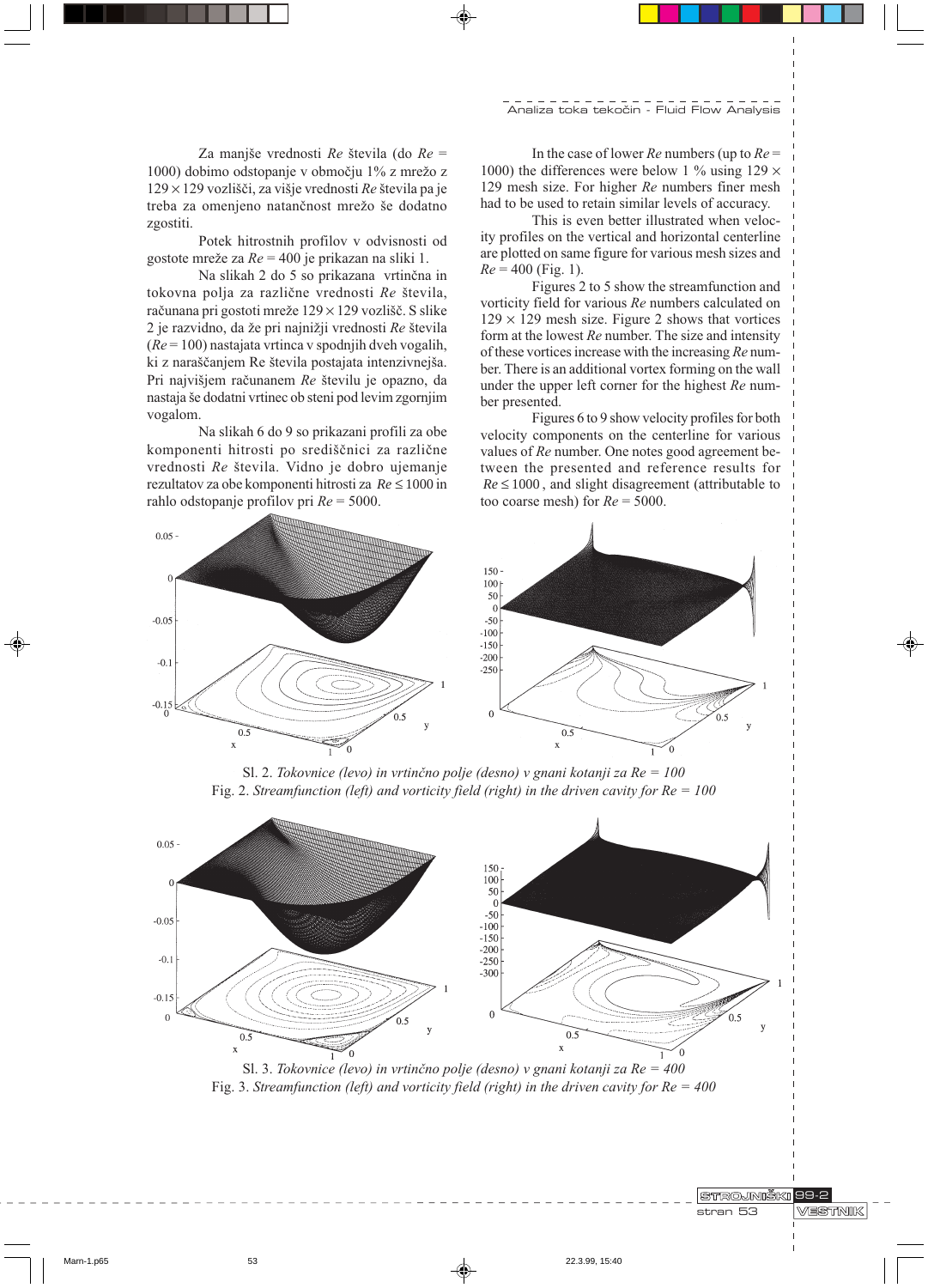



velocity  $v_v$  on horizontal centerline (right) for  $Re = 100$ 

## 3 SKLEP

#### 3 CONCLUSION

V prispevku je prikazana formulacija  $\psi$  -  $\omega$ metode končnih razlik za računanje tokovnih razmer v viskozni nestisljivi newtonski in nenewtonski tekočini. Formulacija je preverjena na primeru gnane kotanje za newtonske tekočine, kjer že pri majhnem Re številu pride do nastajanja dodatnih vrtincev, ki še povečajo zahtevnost numeričnega izračuna.

This paper deals with the  $\psi$  -  $\omega$  formulation of a finite difference method to calculate incompressible viscous newtonian and non-newtonian fluid. The formulation is tested on driven cavity newtonian fluid flow. The results show vortex formation at low Re numbers, which increases the complexity of the nu-

99-2 VESTNIK

54

STROJNIŠKI

stran  $54$ 

22.3.99.15:40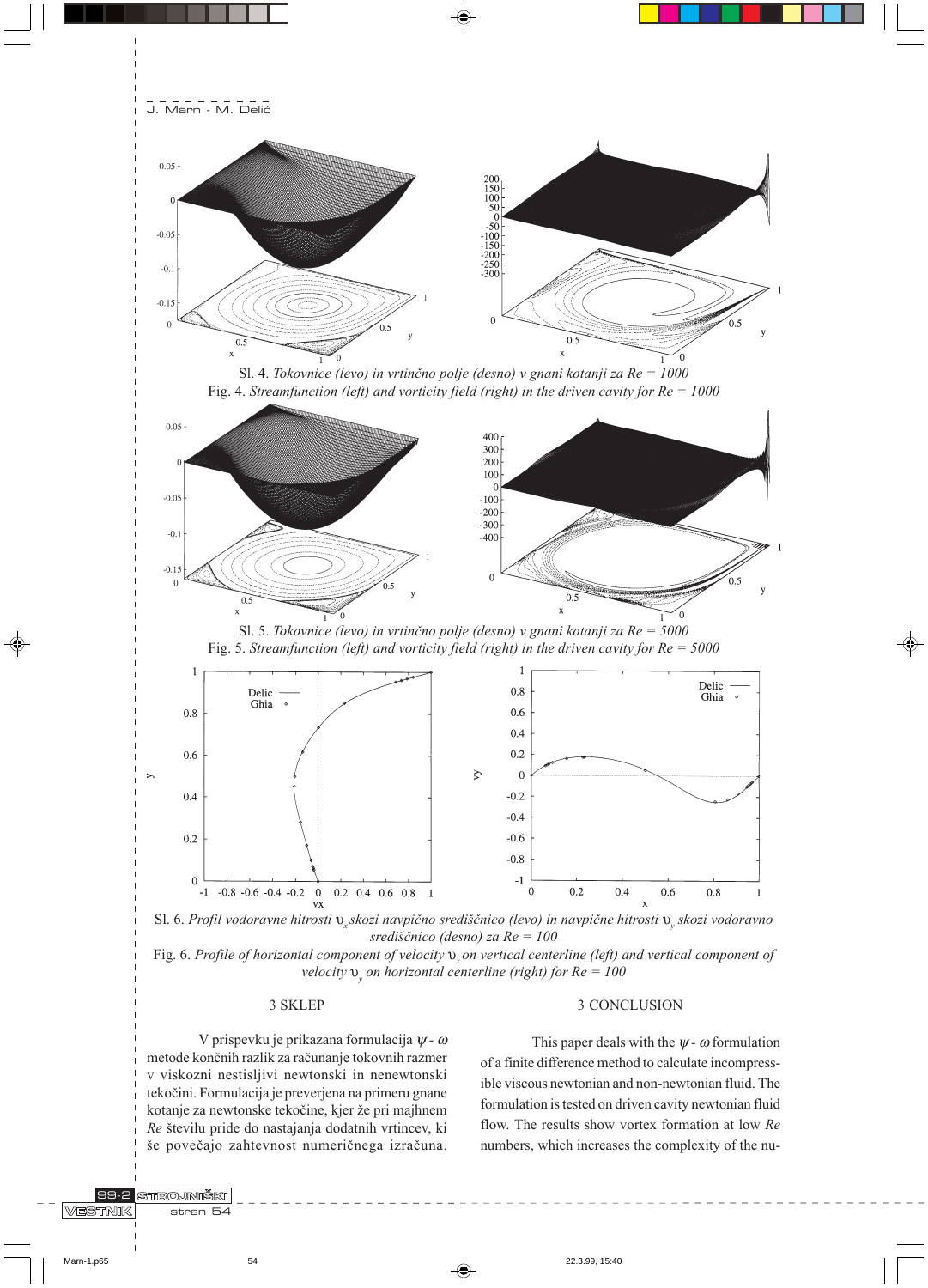

Sl. 7. Profil vodoravne hitrosti v skozi navpično središčnico (levo) in navpične hitrosti v skozi vodoravno središčnico (desno) za  $Re = 400$ 

Fig. 7. Profile of horizontal component of velocity  $v_{\omega}$  on vertical centerline (left) and vertical component of velocity  $v_{0}$  on horizontal centerline (right) for  $Re = 400$ 



Sl. 8. Profil vodoravne hitrosti v skozi navpično središčnico (levo) in navpične hitrosti v skozi vodoravno središčnico (desno) za  $Re = 1000$ 

Fig. 8. Profile of horizontal component of velocity  $v_{\nu}$  on vertical centerline (left) and vertical component of velocity  $v_{\rm g}$  on horizontal centerline (right) for  $Re = 1000$ 



Sl. 9. Profil vodoravne hitrosti v skozi navpično središčnico (levo) in navpične hitrosti v skozi vodoravno središčnico (desno) za Re = 5000



STROJNIŠKI 99-2 stran 55

**VESTNIK**